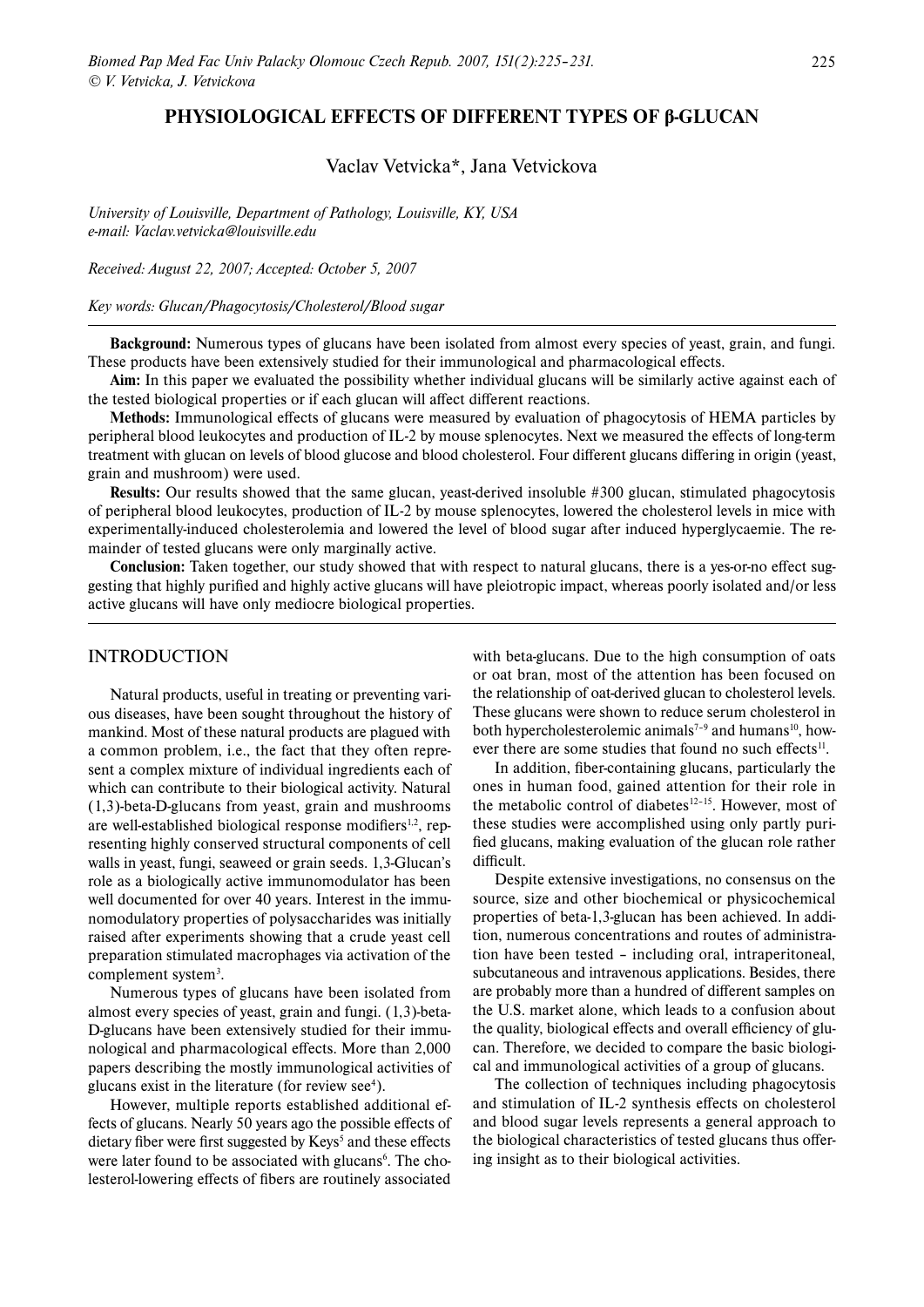|               | Control          | #300             | Krestin          | Immunofibre      | <b>WGP</b>       | Now Yeast        |
|---------------|------------------|------------------|------------------|------------------|------------------|------------------|
| Total weight  | $23.33 \pm 1.06$ | $24.34 \pm 1.27$ | $24.11 \pm 1.48$ | $24.99 \pm 4.11$ | $25.87 \pm 3.38$ | $26.99 \pm 2.77$ |
| Liver         | $1.77 \pm 0.23$  | $1.49 \pm 0.31$  | $1.55 \pm 0.19$  | $1.54 \pm 0.38$  | $1.66 \pm 0.35$  | $1.47 \pm 0.35$  |
| Spleen        | $0.16 \pm 0.09$  | $0.17 \pm 0.06$  | $0.14 \pm 0.05$  | $0.17 \pm 0.07$  | $0.15 \pm 0.04$  | $0.16 \pm 0.03$  |
| <b>Thymus</b> | $0.05 \pm 0.02$  | $0.06 \pm 0.01$  | $0.06 \pm 0.01$  | $0.05 \pm 0.01$  | $0.05 \pm 0.05$  | $0.08 \pm 0.02$  |
| Heart         | $0.16 \pm 0.06$  | $0.17 \pm 0.10$  | $0.18 \pm 0.08$  | $0.16 \pm 0.03$  | $0.16 \pm 0.05$  | $0.17 \pm 0.03$  |
| Kidneys       | $0.41 \pm 0.10$  | $0.38 \pm 0.07$  | $0.40 \pm 0.12$  | $0.40 \pm 0.15$  | $0.36 \pm 0.08$  | $0.42 \pm 0.05$  |
| Lung          | $0.16 \pm 0.02$  | $0.17 \pm 0.02$  | $0.15 \pm 0.02$  | $0.18 \pm 0.03$  | $0.16 \pm 0.04$  | $0.18 \pm 0.05$  |

**Table 1.**

#### MATERIAL AND METHODS

*Animals.* Female, 8 weeks old BALB/c mice were purchased from the Jackson Laboratory (Bar Harbor, ME). All animal work was done according to the University of Louisville IACUC protocol. Animals were sacrificed by  $CO<sub>2</sub>$  asphyxiation.

*Materials.* RPMI 1640 medium, sodium citrate, Wright stain, Limulus lysate test E-TOXATE, Concanavalin A, cholesterol, streptozocin and were obtained from Sigma Chemical Co. (St. Louis, MO). Fetal calf serum (FCS) was from Hyclone Laboratories (Logan, UT).

*Diet.* All diets (Laboratory Rodent Diet 5001 enhanced with glucan and/or cholesterol) were formulated and prepared by Purina (Richmond, IN). Diet ingredients for all groups were identical except for the proportion of glucan and/or cholesterol. Glucan-enhanced diet contained various doses of individual glucan, cholesterol-enhanced diet contained cholesterol. The beta-glucans were quantified by using a Megazyme kit.

Beta*-1,3 glucans.* Yeast-derived insoluble glucan #300 were purchased from Transfer Point (Columbia, SC), mushroom-derived Krestin from (Kureha Chemical Industries, Tokyo, Japan), yeast-derived Now BETA glucan from Now Foods (Bloomingdale, IL), and grain-derived ImmunoFiber was purchased from (Whole Control, Arvada, CO).

*Phagocytosis.* The technique employing phagocytosis of synthetic polymeric microspheres was described earlier<sup>15,16</sup>. Briefly: peripheral blood cells were incubated with 0.05 ml of 2-hydroxyethyl methacrylate particles (HEMA;  $5 \times 10^8$ /ml). The test tubes were incubated at 37 °C for 60 min., with intermittent shaking. Smears were stained with Wright stain. The cells with three or more HEMA particles were considered positive. The same smears were also used for evaluation of cell types.

*Evaluation of IL-2 production.* Purified spleen cells  $(2x10<sup>6</sup>/ml$  in RPMI 1640 medium with 5% FCS) were added into wells of a 24-well tissue culture plate. After addition of 1 μg of Concanavalin A into positive-control wells, cells were incubated for 72 hrs in a humidified incubator (37 °C, 5 % CO<sub>2</sub>). At the endpoint of incubation, supernatants were collected, filtered through 0.45 μm filters and tested for the presence of IL-2. Levels of the IL-2 were measured using a Quantikine mouse IL-2 kit (R&D Systems, Minneapolis, MN).

*Glucose evaluation.* The mice were given drinking water freely and were not fed 24 hr prior to measurement of blood glucose level. In some experiments, blood glucose was determined in hyperglycaemic mice which were pretreated with ctreptozotocin (250 mg/kg ip.) 12 days before the start of feeding with glucan $17$ .

*Biochemical Analysis.* Mice were deprived of food for 24 hr and sacrificed. Serum was collected via the retro-orbital sinus and stored at  $-80$  °C for less than a week. Biochemical analyses were performed by Antech Diagnostics (Indianapolis, IN).

*Statistics.* Student's t-test was used to statistically analyze the data.

### RESULTS

Phagocytosis is one of the biological activities traditionally connected with effects of natural immunomodulators, including glucans. Therefore, we initiated our study by comparison of the effects of intraperitoneally applied glucans used as a single dose (Fig. 1), From day 1, glucan #300 showed much stronger activation of blood neutrophils than other glucans. Two other glucans, Krestin and NOW glucan, also showed significant effects lasting up to 48 hrs. When we repeated the glucan administration for three consecutive days, we found not only higher phagocytic activity but also that it lasted significantly longer – in the case of  $#300$  and Krestin up to 7 days (data not shown).

Production of IL-2 belongs to the valuable indicators of the immune activities. Therefore, we compared the effects of tested glucans on the secretion of IL-2 by spleen cells isolated from glucan-treated mice. The IL-2 production was measured after a 72 hr *in vitro* incubation of cells. The results summarized in Fig. 2 showed that even when all tested glucan stimulated IL-2 production, there were huge differences between individual glucans (i.e., #300 stimulated IL-2 secretion 3.5 times more than ImmunoFiber). The activity of all tested glucans slowly decreased with time but was still measurable 14 days after injection.

For cholesterol and blood sugar experiments we used the Laboratory Rodent Diet 5001 consisting of 23.9 % protein, 4.6 % fat, 5.5 % fiber, with 75.5 % total digestible nutrients. This diet was supplemented with either glucan or cholesterol corresponding to the final daily doses of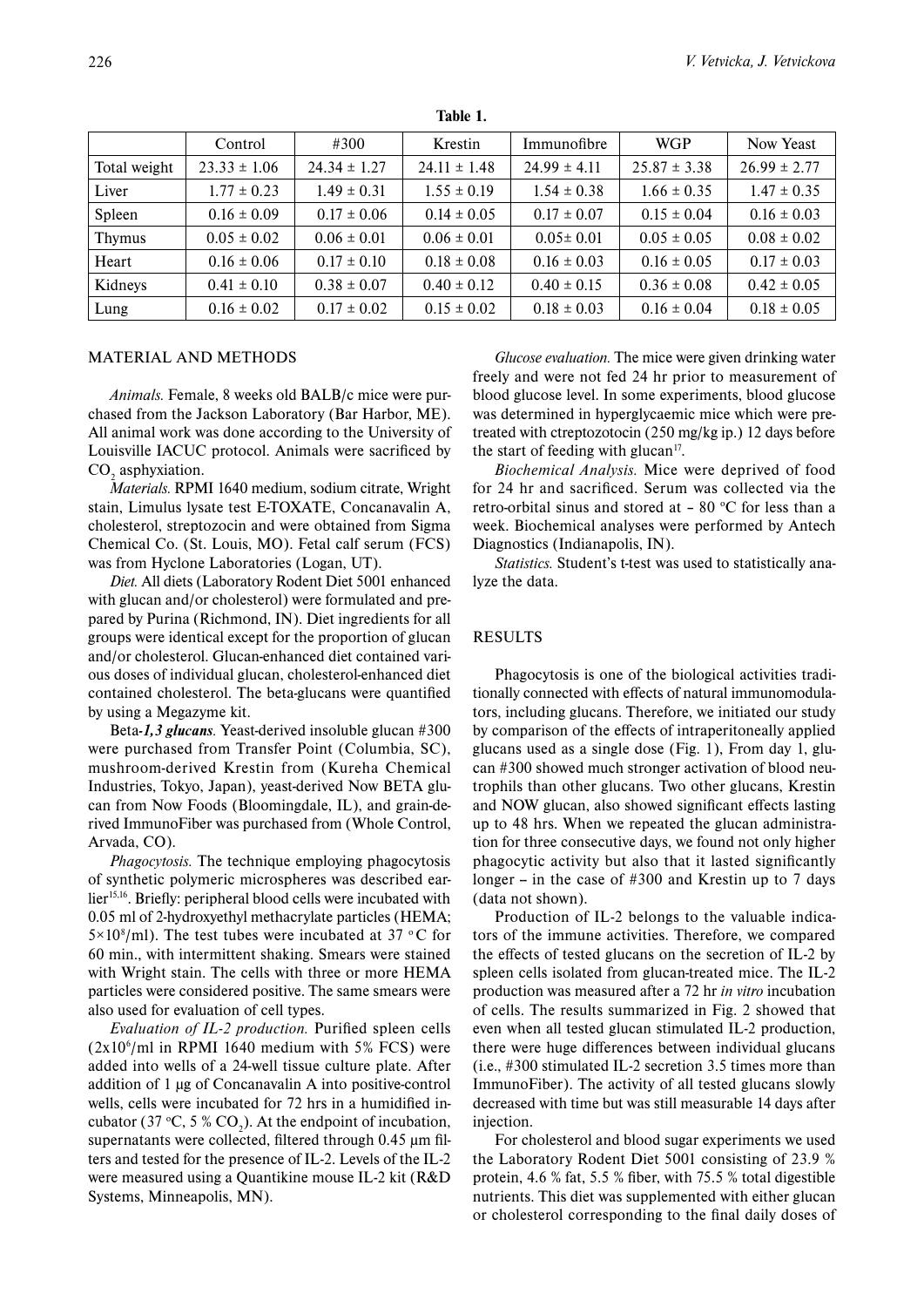







**Fig. 2.** Effects of glucan feeding on Con A-stimulated secretion of IL-2 by spleen cells. \*Represents significant differences between control (PBS) and samples at  $P \le 0.05$  level.

100 μg of glucan or 16 μg of cholesterol, respectively. The mice adapted well to all diets and all survived the dietary treatment. Body weights and individual organ weights did not differ among the groups at each time point (Table 1).

First, we studied the effect of long-term feeding with glucan-added diet. Our data showed strong time-dependent effects of #300 and Krestin glucans on lowering cholesterol. Effects of other glucans were less pronounced and in the case of ImmunoFiber we found almost no effects (except after 50 days of feeding) – (Fig. 3)

The mice were then given a diet with added cholesterol. The blood cholesterol levels obtained after two weeks of cholesterol feeding were used as positive control. The cholesterol-rich diet was followed by 40 days of feeding with glucan-rich diet. Individual groups of mice were sacrificed in 10-day-intervals and cholesterol levels were evaluated. Results summarized in Fig. 4 showed that during short time intervals all glucans lowered the cholesterol levels in hypercholesterolemic animals, but in the long term only #300 glucan retained this activity.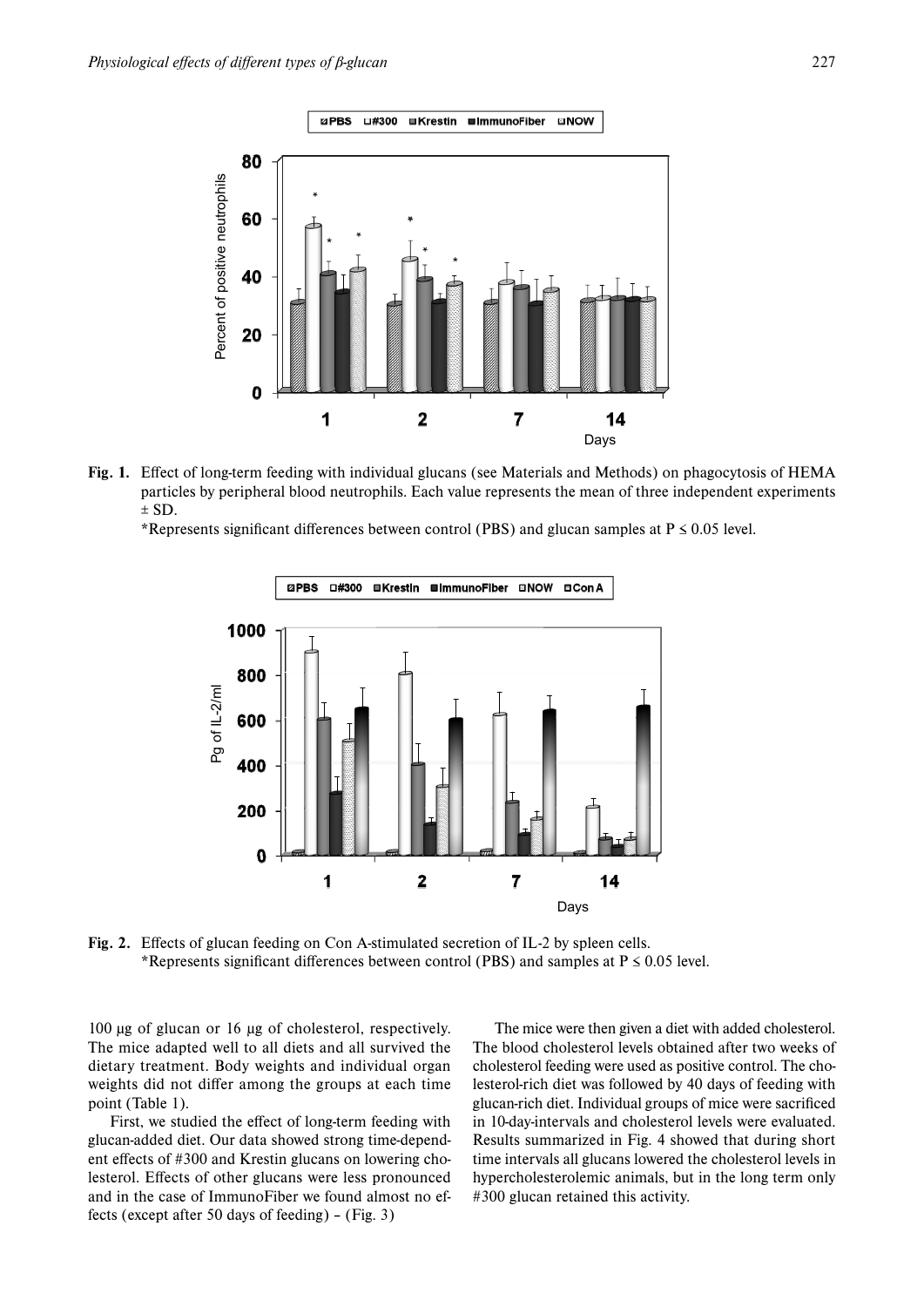

**Fig. 3.** Effect of long-term feeding with individual glucans (see MATERIALS AND METHODS) on blood cholesterol levels. Each value represents the mean of three independent experiments  $\pm$  SD. \*Represents significant differences between control (PBS) and glucan samples at P ≤ 0.05 level.



Days after cholesterol

**Fig. 4.** Effect of long-term feeding with individual glucans on blood cholesterol levels in experimentally-induced hypercholesterolemia. The feeding with glucan started after two weeks of cholesterol-high diet (see Materials and Methods). Control group (Control) was fed with standard diet. Each value represents the mean of three independent experiments ± SD.

\*Represents significant differences between control (PBS) and glucan samples at P ≤ 0.05 level.

The final part of our project was focused on effects of glucan administration on levels of blood sugar. Feeding with glucan did not significantly affect the sugar levels (Fig. 5). However, a different situation was found when we used mice with experimentally induced hyperglycaemie. After two weeks of feeding, #300 glucan significantly lowered the sugar levels to almost a normal (compare Figures 5 and 6). A longer application of glucan resulted in additional significant activity of ImmunoFibre glucan.

#### DISCUSSION

β-Glucans show notable physiological effects. This is the main reason they are of such great interest. They belong to a group of physiologically active compounds, collectively termed biological response modifiers. Thus far, among many known and tested immunomodulators of the first order, polysaccharides isolated from different microorganisms and plants hold a formidable place.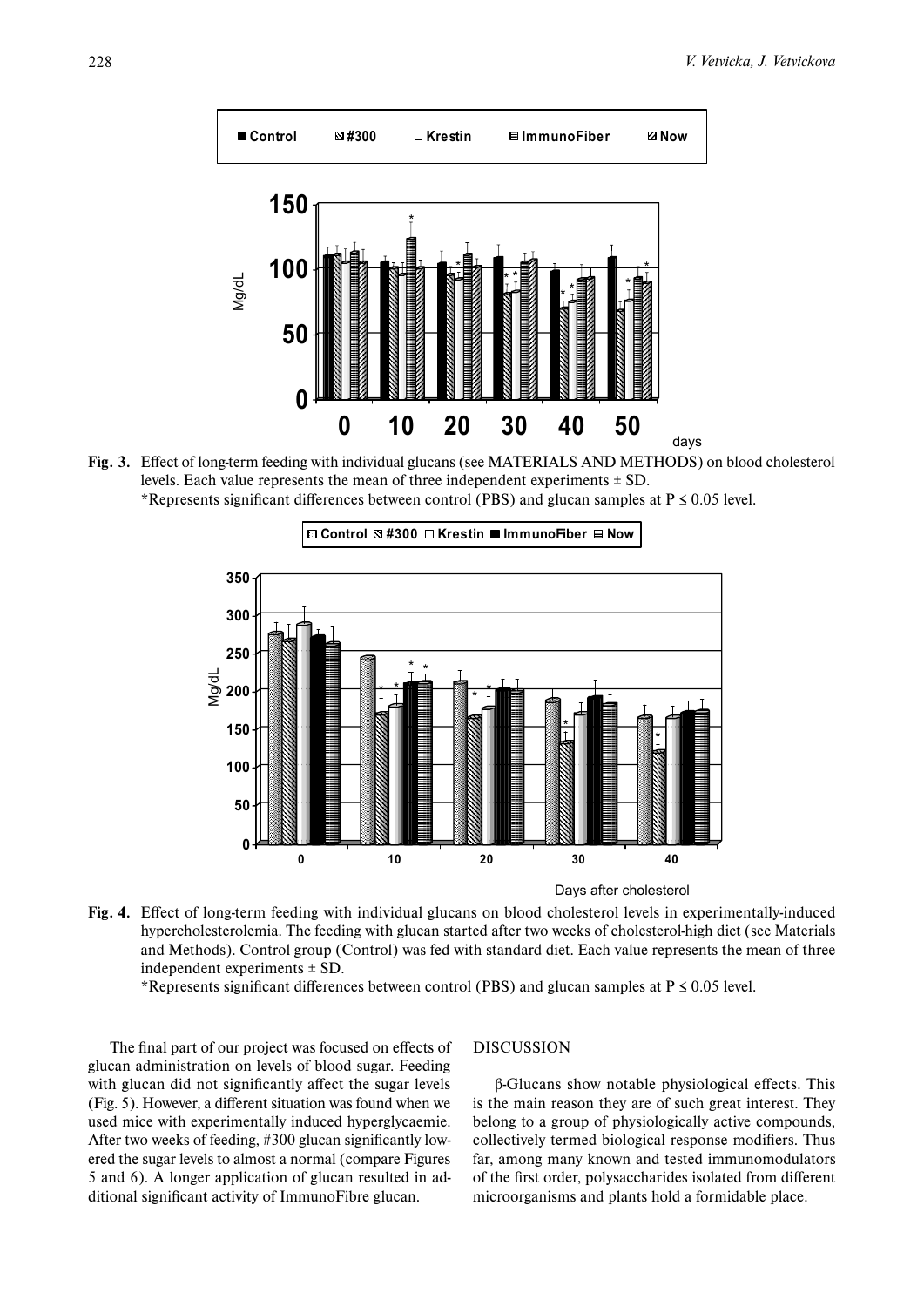

**Fig. 5.** Effect of long-term feeding with individual glucans (see MATERIALS AND METHODS) on blood glucose levels. The results are given as percentage of control values. Each value represents the mean of three independent experiments ± SD.



\*Represents significant differences between control (PBS) and glucan samples at P ≤ 0.05 level.

**14 28** Days after Streptozotocin

**Fig. 6.** Effect of long-term feeding with individual glucans (see MATERIALS AND METHODS) on blood glucose levels in mice with experimentally-induced hyperglycaemie. The results are given as percentage of control values. Each value represents the mean of three independent experiments  $\pm$  SD.

\*Represents significant differences between control (PBS) and glucan samples at P ≤ 0.05 level.

A large number of such polysaccharides, that act only as immunopotentiators, are well known $18$ .

Binding of β-glucan to specific receptors (either CR3 or Dectin-1) activates macrophages. The activation consists of several interconnected processes including increased chemokinesis, chemotaxis, migration of macrophages, degranulation leading to increased expression of adhesive molecules, and adhesion to the endothelium. In addition, β-glucan binding triggers intracellular processes, characterized by the respiratory burst after phagocytosis of invading cells (formation of reactive oxygen species

and free radicals), the increase of content and activity of hydrolytic enzymes, and signaling processes leading to activation of other cells and secretion of cytokines. For an excellent review regarding interaction of glucans with macrophages see<sup>19</sup>.

The rationale for the choice of glucans parallels what was explained in our previous paper<sup>20</sup>. We chose four glucans widely sold and available in the US, Europe and the Far East, representing grain-, mushroom- and yeastderived glucans in soluble and insoluble form. Briefly, #300 is insoluble yeast-derived glucan; Krestin is soluble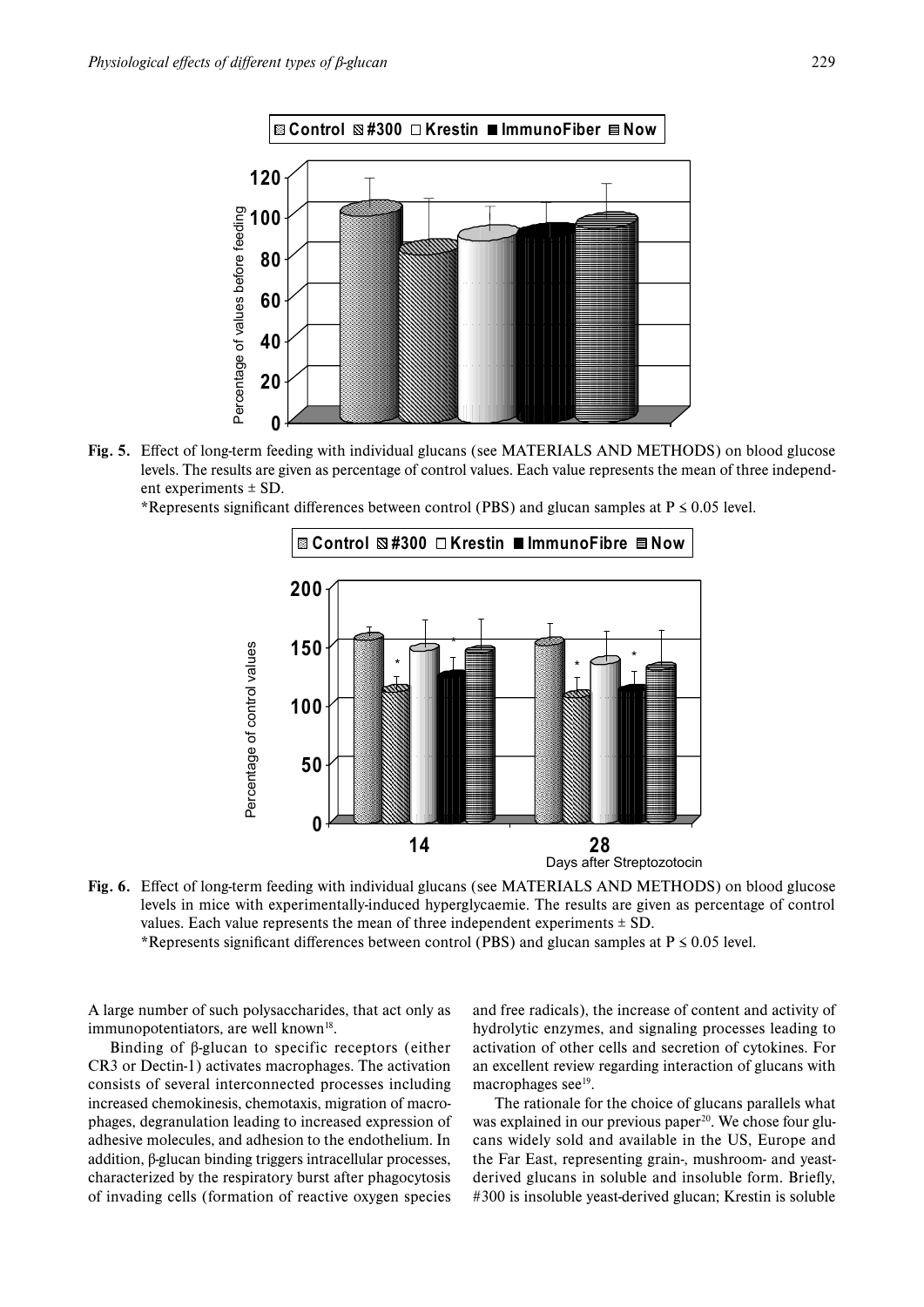mushroom-derived glucan; ImmunoFiber represents soluble grain-derived glucan; and NOW is a mixture of both insoluble glucans from yeast and soluble glucans from mushrooms.

There are very few comprehensive reviews focused on biological properties of glucans from various sources that exist. The comparative reviews focus mainly toward the reflection of chemical characteristics of glucans on their biological and immunological properties $21, 22$ .

In this paper, we continued the comparison of several commercially important glucans. Glucans are well known for their ability to stimulate the innate immunity and the cellular branch of immune reaction<sup>18</sup>. Therefore, our initial focus was phagocytic activity with the use of peripheral blood neutrophils and synthetic microspheres as a model. Our results confirmed our previous studies showing that glucan #300 was one of the most active glucans available.

It is assumed that glucan application results in signaling processes leading to activation of macrophages and other cells and subsequent secretion of cytokines and other substances initiating inflammation reactions (*e.g.*, interleukins IL-1, IL-2, IL-6,  $TNF-\alpha$ <sup>23-25</sup>. We found that all tested glucans stimulated splenocytes to produce IL-2, with #300 and Krestin showing the strongest and longest effects.

Most of experimental studies dealing with cholesterollowering effects of glucans used oats- or barley-derived glucans<sup>8, 9</sup>, without finding significant differences between these glucans<sup>7</sup>. The cholesterol-lowering effects of glucans are well-established on numerous models, including hu $mans<sup>8, 26</sup>$ . Without any direct proof, these effects are usually described as the result of fiber intake and subsequent decreased absorption of bile acids<sup>27</sup>. However, most of these studies suffer from the fact that they did not evaluate the effects of isolated glucans. They only used crude  $extracts<sup>28</sup> without any knowledge if these glucans are even$ digested.

The current study is not only the first to directly compare the cholesterol-lowering activity of two different yeast-derived β-glucans, but also the first to compare normal animals and mice with experimentally induced cholesterolemia.

The effects if glucans on blood sugar levels are less known. Some studies showed hypoglycemic activity of natural glucans<sup>13, 29</sup>, additional studies demonstrated strong hypoglycemic activity of synthetic polysaccharides<sup>17, 30</sup>. The mechanisms remain, however, unknown. Some groups suggested similar mechanisms as in lowering cholesterol, i.e., changes in the increase of viscosity of the alimentary bolus and changes in the gastric emptiyng $31$ . Our data found no correlation between these effects and source of the glucan or its solubility.

The present paper represents yet additional proof of the vast differences among commercially available glucans. Based on the presented data, it is clear that the individual glucans are either active in all tested areas or their activity is only mediocre. It is most likely that this yes-or-no effect suggests there are no glucans that can be tailor-made for stimulation of one particular reaction.

#### *ACKNOWLEGEMENT*

*Authors of this study have no financial interest in any of the products or manufacturers mentioned in this article. No external funding was provided for this study. The authors would like to thank Ms. Rosemary Williams for excellent editorial assistance.*

### **REFERENCES**

- 1. Borchers AT, Stern JS, Hackman RM, Keen CL, Gershwin ME. Mushrooms, tumors, and immunity. Proc Soc Exp Biol Med 1999; 221:281–293.
- 2. Brown GD, Gordon S. Fungal β-glucans and mammalian immunity. Immunity 2003; 19:311–315.
- 3. Benacerraf B, Sebestyen MM. Effect of bacterial endotoxins on the reticuloendothelial system. Fed Proc 1957; 16: 860–867.
- 4. Novak M, Vetvicka V. Beta-glucans, history and present. Alternative Medicine Review 2007, in press.
- 5. Keys A, Anderson JT, Grande F: Diet-type (fast constant) and blood lipid in man. J Nutr 1960; 70:257–266.
- 6 Tietyen JL, Nevins DJ, Schneeman BO: Characterization of the hypocholesterolemic potential of oat brand. FASEB J 1990; 4: A527.
- 7. Delaney B, Nicolosi RJ, Wilson TA, Carlson T, Frazer S, Zheng GH, et al. Beta-glucan fractions from barley and oats are similarly antiatherogenic in hypercholesterolemic Syrian golden hamsters. J Nutr 2003; 133:468–475.
- 8. Fadel JG, Newman RK, Newman CW, Barnes AE: Hypocholesterolemic effects of beta-glucans in different barley diets fed to broiler chicks. Nutr Rep Int 1987; 35:1049–1058.
- 9. Kahlon TS, Chow FI, Knuckles BE, Chiu MM. Cholesterol-lowering effects in hamsters of beta-glucan-enriched barley fraction, dehulled whole barley, rice bran, and oat bran and their combinations. Cereal Chem 1993; 70: 435–440.
- 10. Queenan KM, Stewart ML, Smith KN, Thomas W, Fulcher RG, Slavin JL. Concentrated oat beta-glucan, a fermentable viber, lowers serum cholesterol in hypercholesterolemic adults in a randomized controlled trial. Nutrition J 2007; 6:1–8.
- 11. Keogh GF, Cooper GJ, Mulvey TB, McArdle BH, Coles GD, Monro JA, et al. Randomized controlled crossover study of the effect of a highly beta-glucan-enriched barley on cardiovascular disease risk factors in mildly hypercholesterolemic men. Am J Clin Nutr 2003; 78:711–718.
- 12. Wursch P, Pi-Sunyer FX. The role of viscous soluble fiber in the metabolic control of diabetes: a review with special emphasis on cereals rich in beta-glucan. Diabetes Care 1997; 20:1774–1780.
- 13. De Paula ACCFF, Sousa RV, Figueiredo-Ribeiro, RCL, Buckeridge MS. Hypoglycemic activity of polysaccharide fractions containg beta-glucans from extracts of *Rhynchemytrum repens* (Willd.) C.E. Hubb., *Poaceae.* Braz J Med Biol Res 2005; 38:885–893
- 14. Hong L, Xun M, Wutong W. Anti-diabetic effects of beta-glucan from fruit body of maitake (*Grifola frondosa)* on KK-Ay mice. J Pharmacy Pharmacol 2007; 59:575–582
- 15. Vetvicka V, Fornusek L, Kopecek J, Kaminkova J, Kasparek L, Vranova M. Phagocytosis of human blood leukocytes: A simple micromethod. Immunol Lett 1982; 5:97–100.
- 16. Vetvicka V, Holub M, Kováru H, Siman P, Kováru F. Alpha-fetoprotein and phagocytosis in athymic nude mice. Immunol Lett 1988; 19:95–98.
- 17. Hatanaka K, Song SC, Maruyama A, Kobayashi A, Kuzuhara H, Akaike,T. A new synthetic hypoglycaemic polysaccharide. Biochem Biophys Res Comm 1992; 188:16–19.
- 18. Whistler RL, Bushway AA, Singh PP, Nakahara W, Tokuzen R. Noncytotoxic, antitumor polysaccharides. Adv Carbohydr Chem Biochem 1976; 32:235–275.
- 19. Schepetkin IA, Quinn MT. Botanical polysaccharides: macrophage immunomodulation and therapeutical potential. Int Immunopharmacol 2006; 6:317–333.